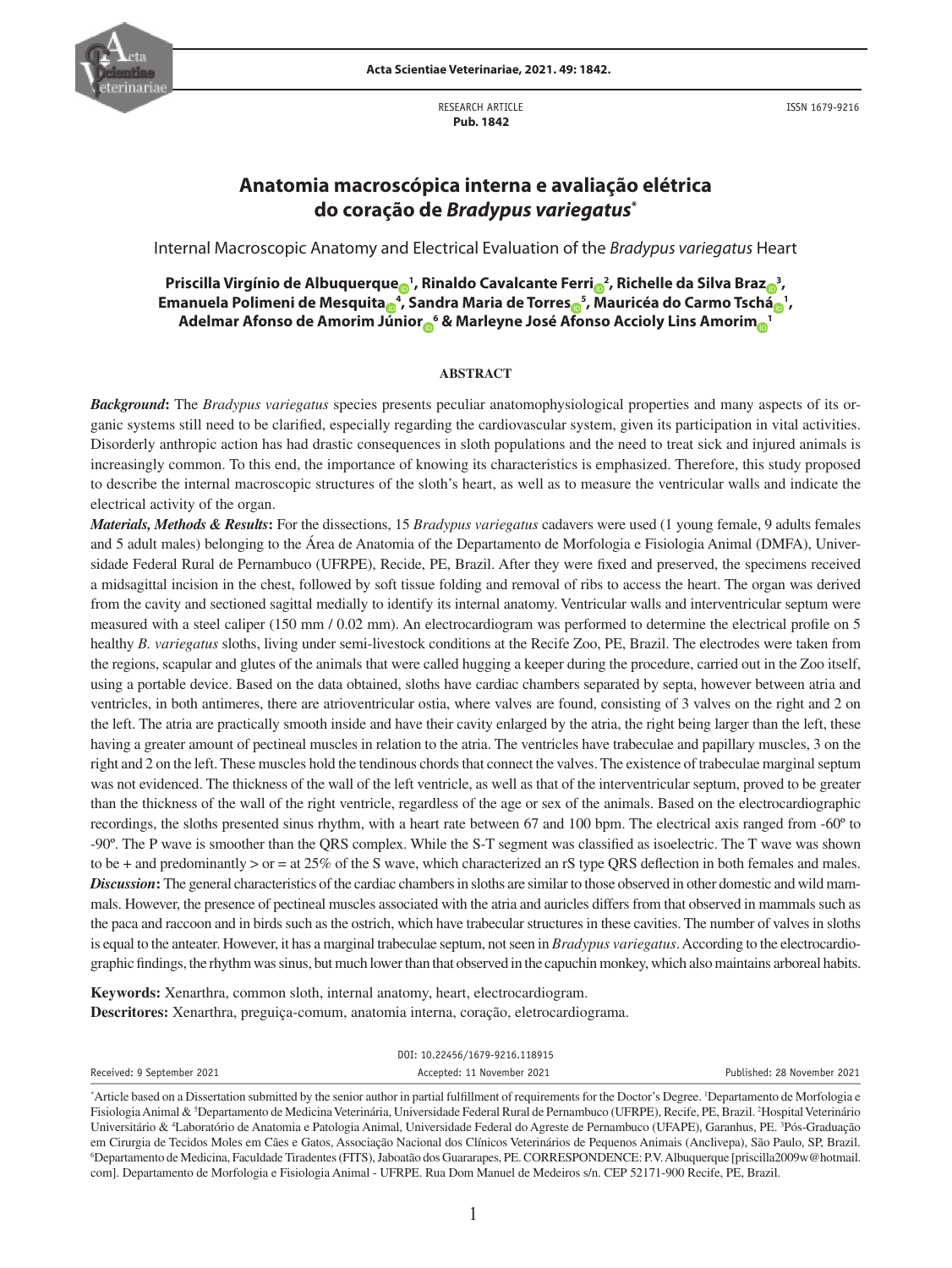## **INTRODUÇÃO**

Os bichos-preguiça do gênero *Bradypus*, superordem Xenarthra, caracterizam-se pela presença de três dedos nos membros torácicos [17]. São habitantes do neotrópico, sendo o Brasil detentor de quase todas as espécies do táxon [2,8]. Esses mamíferos de hábito arborícola e movimentos lentos, apresentam particularidades anatômicas e fisiológicas, muitas das quais, ainda contam com grandes lacunas a serem preenchidas [28,30,31]. Entre elas, pode-se destacar, os aspectos do sistema cardiovascular, devido sua valiosa importância para o desenvolvimento das atividades vitais [21].

A ação antrópica desordenada tem impactado todo ecossistema e as preguiças têm sofrido consideravelmente com as investidas dos seres humanos em seu habitat [13,24,35]. Como consequência dessa condição é observada a aproximação desses animais aos centros das cidades, o que está relacionado, sobretudo, ao crescente número de acidentes, que quando não leva a óbito, deixa o espécime fragilizado. A necessidade de tratar os bichos-preguiça feridos e doentes, acentua a importância de conhecer suas características [15,26,39].

Neste contexto, objetivou-se identificar as estruturas macroscópicas internas do coração da preguiça *Bradypus variegatus*, conhecida como preguiça- -comum [38], mediante sua grande área de distribuição na América Latina [8], bem como, obter dados morfométricos das paredes ventriculares e apontar, a partir de eletrocardiogramas, os aspectos da atividade elétrica do coração desses mamíferos.

## **MATERIAIS E MÉTODOS**

## *Dissecação e mensuração*

Foram utilizados neste trabalho, 15 cadáveres de bichos-preguiça *B. variegatus*, sendo 1 fêmea jovem, 9 adultas e 5 machos adultos. Os animais foram recebidos do Centro de Triagem de Animais Silvestres da Agência Estadual de Meio Ambiente (CETAS/ CPRH), após morte natural e compõem o acervo da Área de Anatomia do Departamento de Morfologia e Fisiologia Animal da Universidade Federal Rural de Pernambuco (DMFA/UFRPE), onde se realizaram as dissecações. Uma vez recebidos, os cadáveres foram fixados com formaldeído a 20% e conservados em solução salina a 30%. Eles receberam uma incisão sagital mediana, da abertura cranial do tórax ao limite caudal do processo xifoide, seguida da formação de janelas laterais, rebatimento dos tecidos moles e retirada de costelas, para o acesso ao coração. Em cada um dos espécimes, o órgão foi retirado da cavidade e seccionado medianamente para identificação e descrição de suas estruturas internas, com o auxílio de uma lupa. Foram ainda realizadas as medidas da espessura das paredes ventriculares e do septo interventricular. As referidas mensurações basearam-se no estudo de Silva *et al*. [34] e para realizá-las utilizou-se um paquímetro de aço (150 mm / 0,02 mm).

## *Eletrocardiograma*

Cinco animais vivos saudáveis (2 fêmeas jovens, 1 adulta e 2 machos jovens) habitantes de semi-cativeiro, mantidos pelo Instituto Preguiça de Garganta Marrom, no Zoológico do Recife, situado no Parque Estadual de Dois Irmãos, Recife, PE, foram submetidos ao exame de eletrocardiograma, através de um aparelho portátil<sup>1</sup>, com velocidade de estabelecimento do traçado de 50 mm/s. Na ocasião do exame, os animais foram retirados um a um dos galhos presentes no recinto, antes do procedimento e ficaram abraçados a um de seus tratadores, reproduzindo atividades de manejo corriqueiras, e diminuindo o estresse. Os eletrodos foram colocados nas regiões escapulares e glúteas, direita e esquerda, que foram molhadas com álcool 70% para melhor fixação dos aparelhos, a fim de garantir uma boa determinação do ritmo e frequência cardíaca.

Todas as etapas desta pesquisa foram fotodocumentadas e os termos anatômicos utilizados estão de acordo com o "Internacional Commitee on Veterinary Gross Anatomical Nomenclature", Nomina Anatômica Veterinária, 2017.

#### **RESULTADOS**

Ao analisar a morfologia interna do coração das preguiças, observou-se que é dividido em 4 câmaras, 2 átrios e 2 ventrículos, separados entre si, estando o septo interatrial entre os átrios, o interventricular entre os ventrículos e o atrioventricular, entre átrios e ventrículos. Neste último, foi notada, em ambos os antímeros cardíacos, a ocorrência do óstio atrioventricular, onde fixam-se as valvas atrioventriculares. Estas, por sua vez, na porção direita do coração são constituídas de 3 válvulas, enquanto que na porção esquerda foram visualizadas apenas 2 válvulas. A existência de valvas também foi constatada na aorta e no tronco pulmonar, sendo composta por 3 válvulas semilunares, em ambos (Figura 1).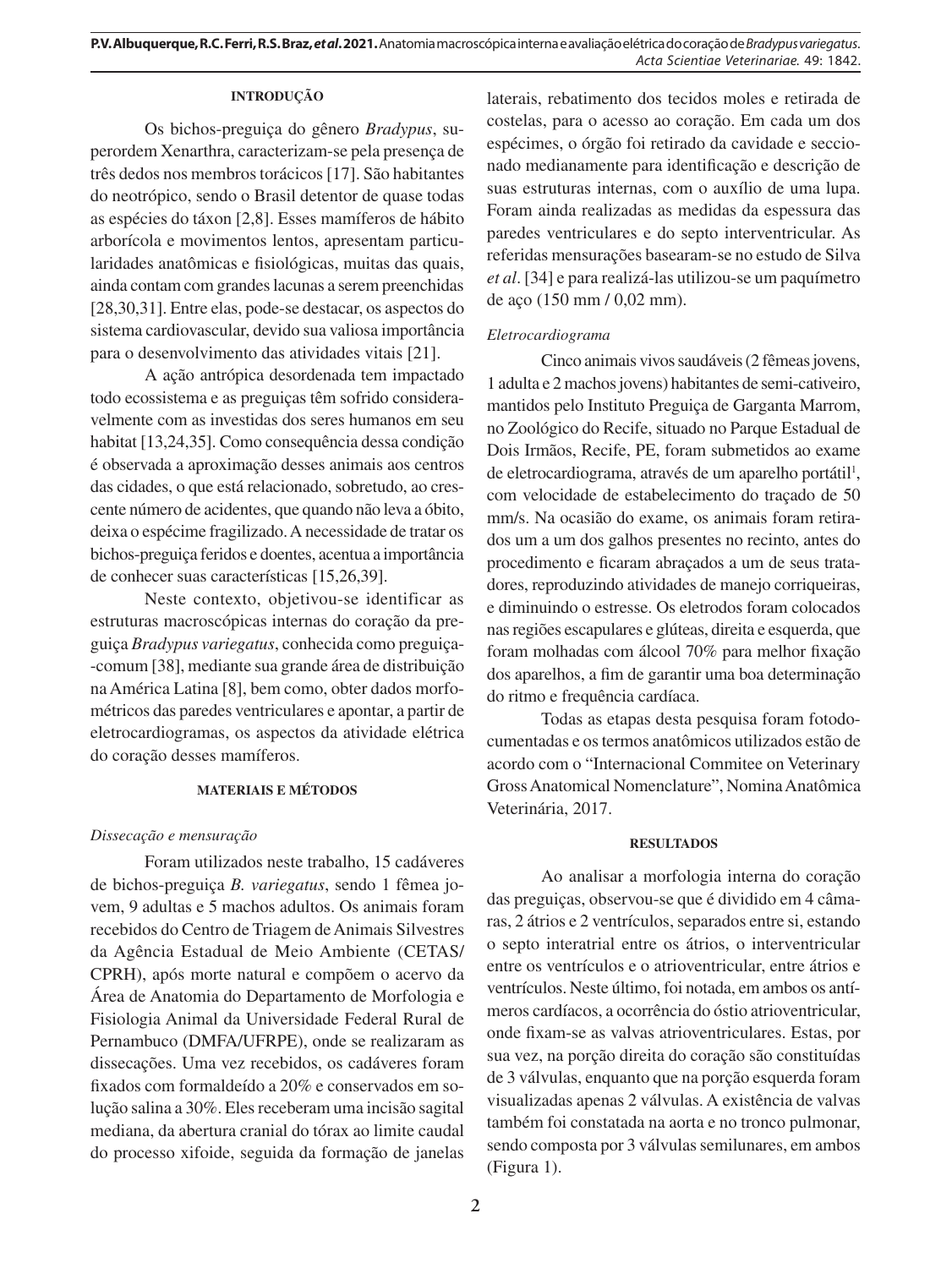

**Figura 1.** Fotomacrografias de corações em corte sagital mediano (A e B), de bichos-preguiça Bradypus variegatus adultos, indicando a morfologia e as estruturas internas do órgão. Átrio direito (AD), átrio esquerdo (AE), aurícula direita (AUD), aurícula esquerda (AUE), septo interatrial (■), músculos pectíneos (•), artéria aorta (AA), valva aórtica (•), arco aórtico (AC), tronco braquiocefálico (TB), artéria carótida comum esquerda (CCE), artéria subclávia esquerda (SE), tronco pulmonar (TP), artéria pulmonar direita (APD), artéria pulmonar esquerda (APE), veia cava cranial (VCCr), septo atrioventricular (•), ventrículo direito (VD), ventrículo esquerdo (VE), septo interventricular (□), parede do ventrículo direito (▲), parede do ventrículo esquerdo (\*), valva atrioventricular direita (VAVD), valva atrioventricular esquerda (VAVE), cordas tendíneas (•), músculos papilares (•), trabéculas cárneas (TCs).

Os átrios apresentam a parede interna predominantemente lisa, com poucos músculos pectíneos, concentrados em maior quantidade no direito. Essas câmaras cardíacas ligam-se às aurículas, que aumentam a cavidade atrial, sendo à direita excedente a esquerda em tamanho e predominância de músculos pectíneos. No que diz respeito aos ventrículos, suas paredes internas possuem muitas trabéculas cárneas, sobretudo no esquerdo. Apresentando também, músculos papilares, sendo 3 no ventrículo direito e 2 no esquerdo, o que corresponde ao número de válvulas. Nestas se predem as cordas tendíneas que partem dos músculos papilares (Figura 1). Nas preguiças dissecadas foi constatada a ausência de trabécula septo marginal.

Através da análise de dados morfométricos coletados nos cadáveres (Tabela 1) identificou-se que a espessura da parede do ventrículo esquerdo, bem como, aquela do septo interventricular são superiores a espessura da parede do ventrículo direito, independentemente da idade ou sexo dos animais (Figura 1).

Mediante o estudo dos traçados eletrocardiográficos, observou-se, a partir das derivações frontais, que o ritmo cardíaco de todos os bichos- -preguiça utilizados, foi sinusal, com variação na frequência de batimentos. Sendo observado 82 bpm na fêmea adulta, 67 bpm e 86 bpm nas jovens, além de 100 bpm e 93 bpm nos machos. O eixo elétrico também apresentou diferenças, estando em -60º na fêmea adulta e em 1 dos machos e em -90º nos demais animais examinados. A onda P mostrou-se mais suave que o complexo QRS, o que está associado a maior massa muscular característica dos ventrículos, e consequentemente, a sinalização mais forte da despolarização dessas câmaras em relação a dos átrios. Em todos os animais a trajetória do impulso elétrico manteve-se preservada, com a detecção de todas as ondas em intervalos aceitáveis. O segmento S-T foi classificado como isoelétrico. Enquanto que, a onda T demonstrou-se + e predominantemente > ou = a 25% da onda S, o que caracterizou uma deflexão do QRS, do tipo rS tanto nas fêmeas, quanto nos machos. Os dados relacionados às ondas, obtidos através do eletrocardiograma são apresentados na Tabela 2.

**Tabela 1.** Espessuras das paredes ventriculares e do septo interventricular de bichos-preguiça (*Bradypus variegatus*) dissecados.

|                                             | $Média \pm Desvio Padrão (cm)$ |                 |                 |  |  |
|---------------------------------------------|--------------------------------|-----------------|-----------------|--|--|
| Variáveis<br>morfométricas                  | Fêmeas                         | Machos          |                 |  |  |
|                                             | jovem                          | adultas         | adultos         |  |  |
| Espessura da parede<br>ventricular direita  | $0.11*$                        | $0.13 \pm 0.03$ | $0.12 \pm 0.01$ |  |  |
| Espessura da parede<br>ventricular esquerda | $0.39*$                        | $0.43 \pm 0.11$ | $0.42 \pm 0.04$ |  |  |
| Espessura do septo<br>Interventricular      | $0.34*$                        | $0.57 \pm 0.29$ | $0.45 \pm 0.03$ |  |  |

\*Indica que não há desvio padrão, por se tratar de um único espécime mensurado.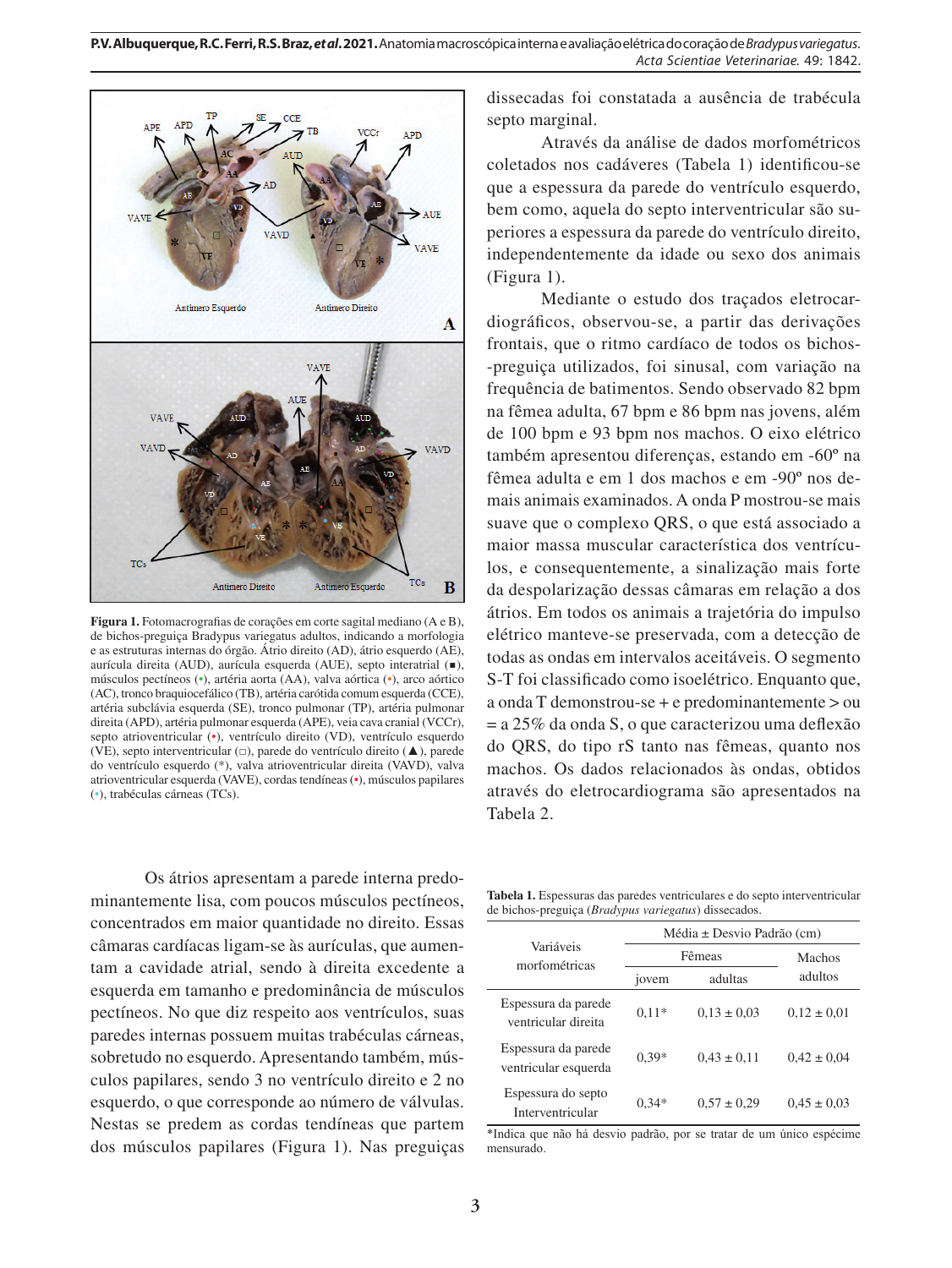**P.V. Albuquerque, R.C. Ferri, R.S. Braz,** *et al***. 2021.** Anatomia macroscópica interna e avaliação elétrica do coração de *Bradypus variegatus*. *Acta Scientiae Veterinariae*. 49: 1842.

| Ondas elétricas | Intervalo (s) e Quantidade de movimento (mV) |                      |                      |                       |                        |  |
|-----------------|----------------------------------------------|----------------------|----------------------|-----------------------|------------------------|--|
|                 | Fêmea $(J)$ 1                                | Fêmea $(J)$ 2        | Fêmea $(A)$          | Macho $(J)$ 1         | Macho $(J)$ 2          |  |
| Onda P          | $0.05$ s x $0.1$ mV                          | $0.05$ s x $0.06$ mV | $0.057$ s x $0.1$ mV | $0.043$ s x $0.09$ mV | $0.05$ s x $0.1$ mV    |  |
| Intervalo P-R   | 0.12 s                                       | 0.12 s               | 0.09 s               | $0.11$ s              | 0,127 s                |  |
| Complexo QRS    | $0.07$ s x                                   | $0.067$ s x          | $0.077$ s x          | $0.06$ s x            | $0.077$ s x            |  |
|                 | $R(0,13$ mV);                                | $R(0,1 mV)$ ;        | $R(0,1 mV)$ ;        | $R(0,14$ mV);         | $R(0,14 \text{ mV})$ ; |  |
|                 | $S(0,20 \text{ mV})$                         | $S(0,16 \text{ mV})$ | S(0,3 mV)            | S(0,17 mV)            | $S(0,44 \text{ mV})$   |  |
| Intervalo O-T   | $0.18$ s                                     | 0.197 s              | 0, 217 s             | 0.13 s                | 0.22 s                 |  |
| Onda T          | $0.05$ mV                                    | $0.04$ mV            | $0.06$ mV            | $0,12 \text{ mV}$     | $0.15 \text{ mV}$      |  |

**Tabela 2.** Dados de intervalo e quantidade de movimento das ondas, obtidos a partir de traçados eletrocardiográficos de bichos-preguiça (*Bradypus variegatus*) saudáveis.

J= Jovem; A= Adulta.

#### **DISCUSSÃO**

Com base nas características internas do coração, pôde-se notar em *Bradypus variegatus* a presença dos átrios e ventrículos, separados por septos, assim como evidenciado para mamíferos domésticos e silvestres [12,27,29]. Os átrios apresentam-se internamente, praticamente lisos corroborando com os estudos no avestruz (*Struthio camelus*) [36], na paca (*Agouti paca*) [3] e no mão-pelada (*Procyon cancrivorus*) [27]. No entanto, nesses animais, no átrio direito foi analisada a existência de projeções musculares dispostas longitudinalmente, igual a trabéculas, enquanto que nas preguiças foi descrita uma pequena quantidade de músculos pectíneos, estando as trabéculas limitadas aos ventrículos. No morcego- -frutívoro-do-Egito (*Rousettus aegyptiacus*) [1], foi visualizada a presença de uma reduzida câmara triangular no átrio direito, o seio venoso, que recebe o sangue das veias cavas superiores, presentes na espécie. Para o avestruz, especificamente, foi identificada uma maior extensão do átrio esquerdo, o que não se assemelha as preguiças [36]. E no pinguim- -de-magalhães (*Spheniscus magellanicus*), os átrios apresentam a musculatura pectínea desenvolvida [19].

O ventrículo esquerdo, nos bradipodídeos, possui uma parede mais espessa, o que foi igualmente percebido no mão-pelada [27] e no avestruz [36]. Podendo-se notar na preguiça e na paca [3], apenas 2 músculos papilares nesta câmara, enquanto que no ventrículo direito foram evidenciados 3 destes músculos, no xenartra em questão. Nesse, a partir dessas projeções musculares surgem às cordas tendíneas que se prendem nas valvas atrioventriculares, em ambos os antímeros, sendo 3 válvulas à direita e 2 à esquerda, como no tamanduá-de-colete (*Tamandua tetradactyla*) [29] e no macaco-prego (*Sapajus apella*) [16]. Estes representantes eutérios mantêm ainda em comum, a presença das valvas, aórtica e do tronco pulmonar constituídas de três válvulas semilunares cada, o que se repete no lobo-marinho-do-sul (*Arctocephalus australis*) [19]. Tal morfologia está presente também em aves, como analisado por Soares *et al*. [36], todavia, nos avestruzes estudados por eles, a valva atrioventricular direita é formada através de 1 prega da musculatura da parede do ventrículo e não apresenta cordas tendíneas presas a ela. Entre os mamíferos aquáticos, no entanto, a baleia-minke (*Balaenoptera acutorostrata*) [23], tem no complexo valvar atrioventricular esquerdo, a ocorrência de cordas tendíneas organizadas compactamente, o que limita o volume de outras estruturas ventriculares. Para essa espécie pode-se ainda observar um músculo papilar acessório.

Em lagartos *Liolaemus lutzae* e *Tropidurus torquatus* [4], mesmo apresentando apenas 3 câmaras cardíacas, 2 átrios e 1 ventrículo, há algumas semelhanças com o xenartra utilizado neste estudo, tais como, a presença do septo interatrial e da valva atrioventricular presa a cordas tendíneas.

A massa atrial e ventricular é separada por um esqueleto fibroso. Nas preguiças, assim como no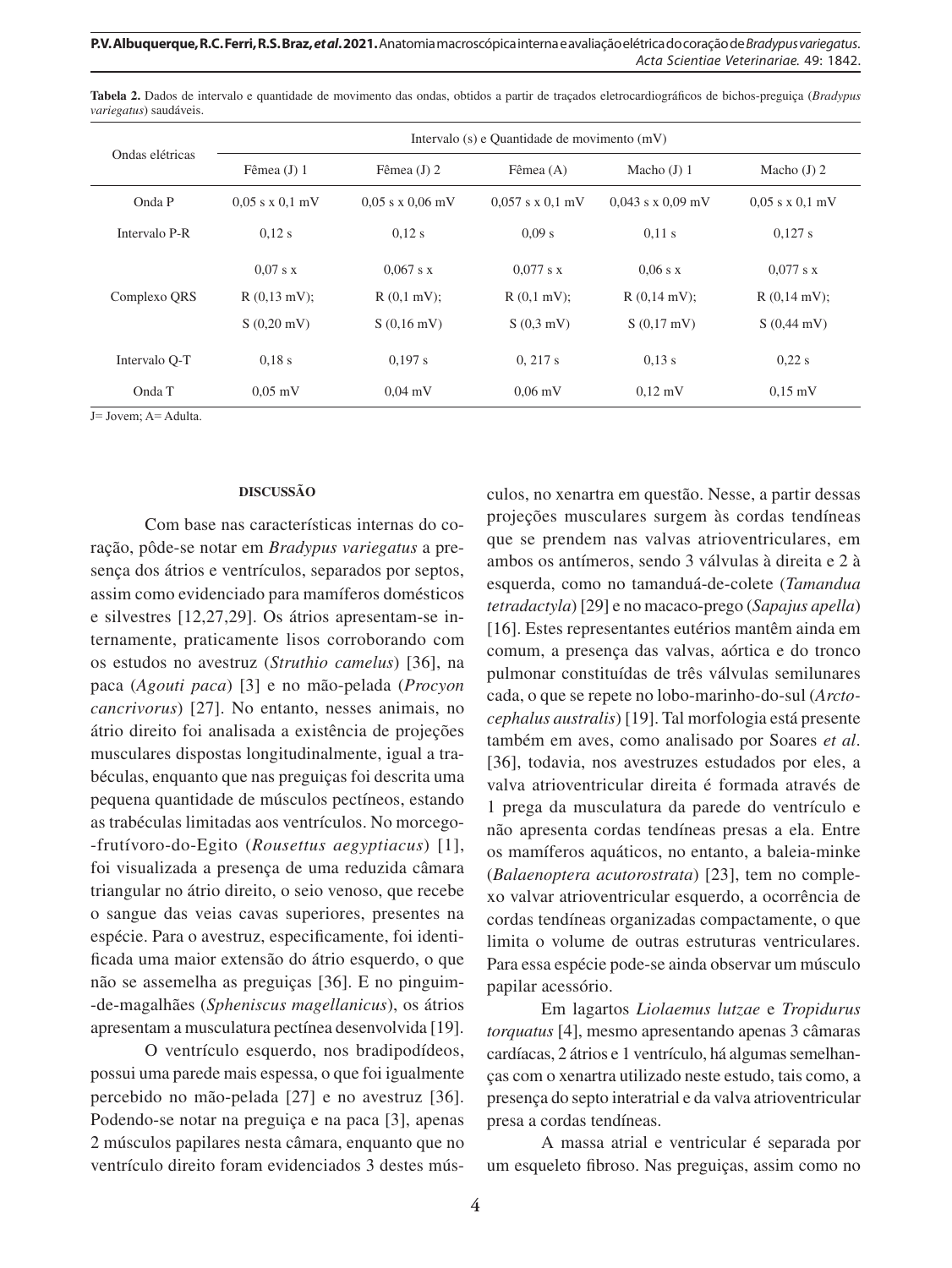morcego-frutívoro-do-Egito [1], não foi evidenciada a calcificação desse esqueleto, como ocorre em bovinos adultos (*Bos taurus*) [12,22], com a formação dos ossos cardíacos.

As trabéculas cárneas são numerosas nos ventrículos dos bradipodídeos, assemelhando-se ao tamanduá-de-colete [29]. Porém, a trabécula septo marginal foi observada no mão-pelada [27], na paca [3], quati (*Nassua nassua*) [37] e no tamanduá-de-colete [29], não sendo vista no bicho- -preguiça. Essa ausência parece estar associada ao tórax compacto, que naturalmente limita a expansão ventricular durante a diástole, e ao coração pequeno desses pilosos, que aparenta não necessitar de meios para encurtar o trajeto das fibras condutoras dos impulsos elétricos.

O avestruz [36], também apresenta as trabéculas nos ventrículos, sendo ainda mais desenvolvidas que aquelas encontradas nos mamíferos. Nessas aves, assim como nas preguiças, pôde-se comprovar a maior espessura da parede ventricular esquerda em relação à direita, assim como foi observado no morcego-frutívoro-do-Egito [1], só que nestes, a espessura do septo interventricular é considerável, merecendo destaque entre os mamíferos. No lobo- -marinho-do-sul [20], as trabéculas apresentam uma organização peculiar, com o aspecto de rede, uma vez que, se organizam como finas faixas musculares. Essa conformação não foi, até então, descrita para nenhum outro mamífero.

Com base nos resultados dos exames de eletrocardiograma realizados nos bichos-preguiça nesta pesquisa, percebeu-se que o ritmo cardíaco se demonstrou sinusal e os batimentos variaram de 67 a 100 bpm, entre o jovem e os adultos, fêmeas e machos. Esses dados corroboram os achados de Silva *et al*. [33], que também utilizaram animais não anestesiados, e obtiveram uma média de 81 ± 18 bpm, para a preguiça-comum. Não obstante a metodologia utilizada pelos autores, segue aquela proposta por Duarte *et al*. [11], onde os animais ficavam sentados numa cadeira experimental, que segundo eles imitava bem uma posição corriqueira da espécie nas árvores. O procedimento realizou-se numa sala de experimentação, com alguns artifícios para auxiliar na aclimatação das preguiças, que durou alguns dias. Todavia, tal acondicionamento difere do utilizado neste estudo, em que, na ocasião do exame, os animais ficaram abraçados a um tratador, pelo qual já estavam adaptados a serem manejados, no próprio recinto onde vivem para que o procedimento fosse executado, interferindo minimamente nos hábitos cotidianos dos espécimes.

A partir dos laudos conseguidos, observou- -se que a frequência cardíaca é menor nas fêmeas que nos machos, assim como observado por Burns & Waldrip [5] para o tatu-galinha (*Dasypus novemcinctus*). Em outro xenartra, o tamanduá-do- -norte (*Tamandua mexicana*) [25], foi constatado no animal anestesiado 82 bpm, estando esse número compatível com os valores obtidos para preguiças não anestesiadas.

Os dados eletrocardiográficos deste trabalho foram conseguidos através de derivações frontais, sendo analisados bons traçados, mesmo em vista a dificuldade da captação das ondas em meio à espessura e rigidez da pele e a contração muscular. Esses percalços a percepção do exame foram também relatados por Didio [10], em seu estudo com *Bradypus tridactylus*.

Ao comparar os traçados de eletrocardiograma obtidos nos bradipodídeos, com aqueles identificados por Silva *et al*. [33], notou-se que as médias das durações das ondas apresentam discrepâncias mínimas, exceto para o intervalo Q-T, onde os autores calcularam 0,38 s, enquanto que neste estudo os animais apresentaram uma média de  $\cong$  0,19 s. Em ambas as pesquisas, a onda T demonstrou-se sempre positiva. Todavia, para Silva *et al*. [33], os ângulos dos eixos cardíacos variaram consideravelmente. Eles alegaram que, tamanha variação se deu em meio a posição sentada em que se encontravam as preguiças durante o exame, onde o coração, mediante a proximidade ao diafragma teria assumido uma posição semi-horizontal. Essa condição pode ser associada aos resultados obtidos neste trabalho, onde o eixo não demonstrou grande variação e os animais não estavam sentados durante o procedimento.

Em potros de sobreano (1 a 2 anos) e éguas (*Equus ferus caballus*) prenhes, a frequência cardíaca diminui com a idade [14]. Para os bradipodídeos não se constatou essa característica entre os jovens e o adulto, analisados. Nos equinos, foi observado um menor número de batimentos por minuto em relação às preguiças. Não obstante, a duração da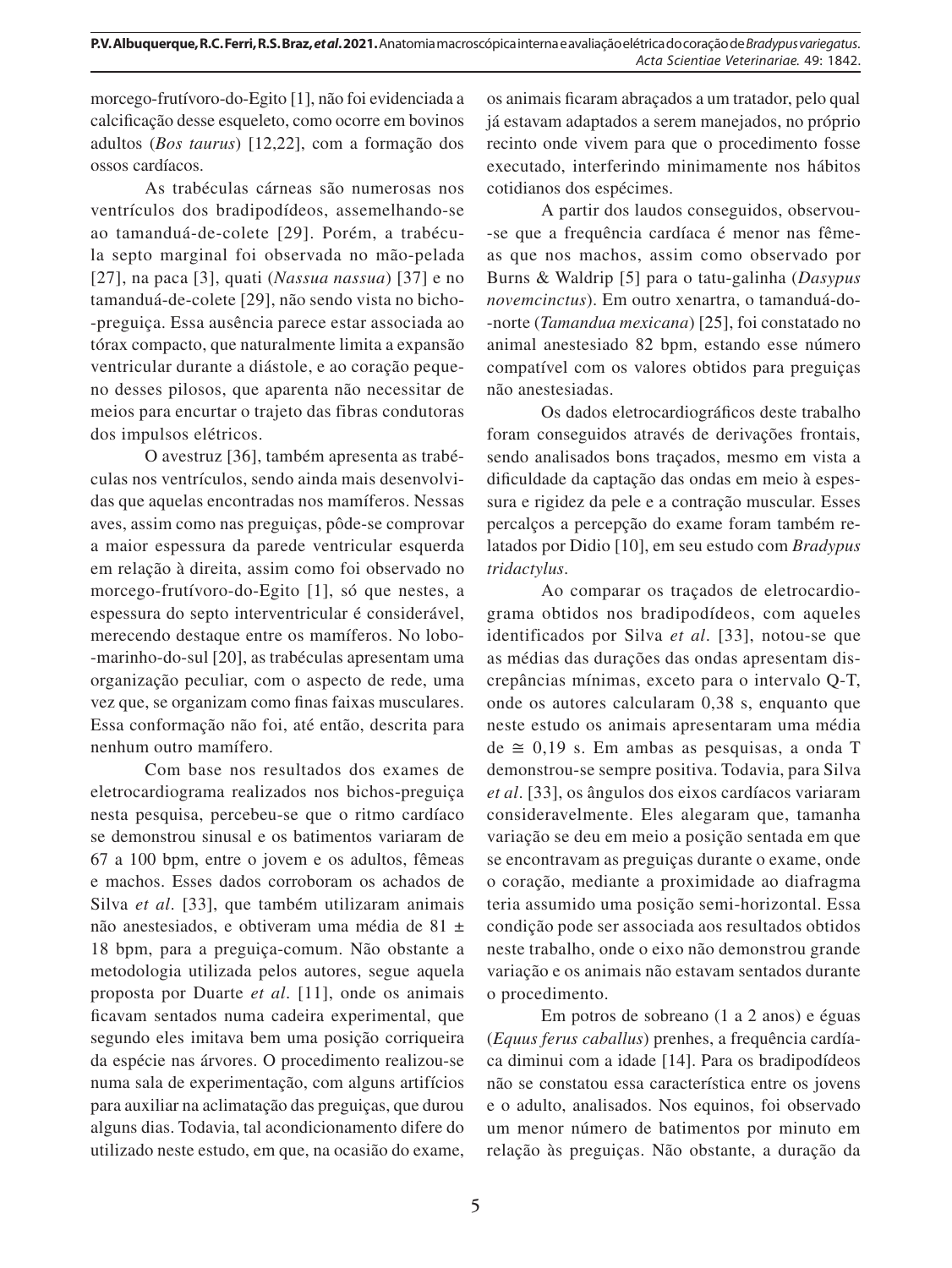onda P não apresentou discrepâncias entre elas, sobreanos e éguas. Os intervalos P-R e Q-T, por sua vez, demonstraram-se maiores nos cavalos que nas preguiças. Enquanto que, para o complexo QRS foi notada similaridade entre o xenartra e os sobreanos. O eixo cardíaco, entretanto, é bem diferente entre esses mamíferos, estando em -60º e -90º entre as preguiças e apresentando uma média de +16º ± 67º para potros, variando de +1º e +90º nos sobreanos e  $+31^\circ e +120^\circ$  nas éguas.

Ao avaliar os aspectos eletrocardiográficos de antas (*Tapirus terrestris*) [32], sob efeito dos anestésicos administrados via intramuscular, cloridrato de cetamina 10%, cloridrato de detomidina 1%, tartarato de butorfanol 1% e adição de sulfato de atropina 1,25%, na presença de secreção respiratória abundante, concluiu-se que se trata de uma frequência cardíaca de 63 ± 22 bpm, inferior ao das preguiças. A onda P possui tempo semelhante ao dos bradipodídeos, todavia a amplitude desta onda, bem como a duração das demais ondas e intervalos, demonstraram-se maiores nas antas. Essa superioridade em relação à preguiça foi também analisada para cães (*Canis lupus familiaris*) da raça Beagle [18]. Tais diferenças, na atividade cardíaca associam-se as divergências de metabolismo, administração de anestésicos, volume corporal e tamanho do coração entre esses animais [18,32].

Em macacos-prego [6], após sedação com midazolam e anestesia com propofol, os batimentos alcançaram  $198,4 \pm 22,9$  bpm, consideravelmente mais elevados que os da preguiça. Observou-se uma duração da onda P, do complexo QRS e dos intervalos P-R e Q-T superiores na preguiça-comum, o que corresponde à frequência cardíaca mais lenta nesses xenartras. A onda T demonstrou-se nos primatas em questão, negativa em 22,2% dos espécimes e o eixo cardíaco apresentou-se entre 0º e 104º, diferindo dos bradipodídeos. Mesmo ambos tendo um achatamento torácico dorsoventral, leve nas preguiças e mais acentuado nos macacos-prego, esses mamíferos possuem perfis eletrocardiográficos bem diferentes. Segundo Fernandes *et al*. [14], as discrepâncias, sobretudo dos eixos cardíacos descritos nas espécies deve-se ao tamanho do coração, sua posição anatômica e o nível de desenvolvimento físico do animal.

Para repitilianos, como a caninana (*Spilotes pullatus*) [9] e a tartaruga-da-amazônia (*Podocnemis expansa*) [7], a frequência cardíaca apresentou-se de modo geral, menor do que a observada nos bradipodídeos. Sendo, desta forma, percebido, na serpente um maior tempo para despolarização ventricular, do que o constatado para as preguiças. Enquanto que, a duração das ondas, bem como dos intervalos demonstrou-se maior no quelônio. Essas diferenças associam-se às características anatômicas e fisiológicas próprias destes vertebrados.

## **CONCLUSÃO**

O coração das preguiças *Bradypus variegatus* não possuem, em sua anatomia interna, grandes discrepâncias em relação as características gerais observadas nos mamíferos. Entretanto, esses xenartras não apresentam a trabécula septo marginal. O septo interventricular e a parede do ventrículo esquerdo excedem em espessura a parede do ventrículo direito. E se tratando da atividade elétrica do coração, o ritmo do órgão foi sinusal, com frequência cardíaca entre 67 e 100 bpm, assemelhando-se ao descrito em outros bradipodídeos e demonstrando-se consideravelmente inferior ao indicado para o macaco-prego, também adaptado a vida nas árvores.

### MANUFACTURER

1 Grupo ESAOTE S.P.A. Cidade do México, México.

*Acknowledgments***.** To the Postgraduate Program in Animal Bioscience at DMFA/UFRPE, as well as to the Anatomy Area of the aforementioned University, for enabling this study to be carried out. To CETAS/CPRH, for the donation of B. variegatus corpses. To the Instituto Preguiça de Garganta Marrom, to the Recife Zoo, PE and to Professor Fabrício Bezerra de Sá, for their support in the examinations with live animals. To Professor Adelmar de Amorim Júnior, for reviewing the terms. And to veterinarian Rinaldo Cavalcante Ferri, for performing the electrocardiograms.

*Ethical approval***.** To carry out the proposed methodologies, authorization was granted by the Ethics Committee in the Use of Animals of the Federal Rural University of Pernambuco (CEUA/UFRPE), No. 50/2018, registration in the National System for the Management of Genetic Heritage and Knowledge Traditional Associate (SinGen), under No. A21069D, and the release of CETAS/CPRH, No. 02/2017 and the Authorization and Information System on Biodiversity of the Chico Mendes Institute (SisBio/ICMBio), No. 46665/10.

*Declaration of interest***.** The authors inform that there are no conflicts of interest, and they are responsible for the content and writing of the article.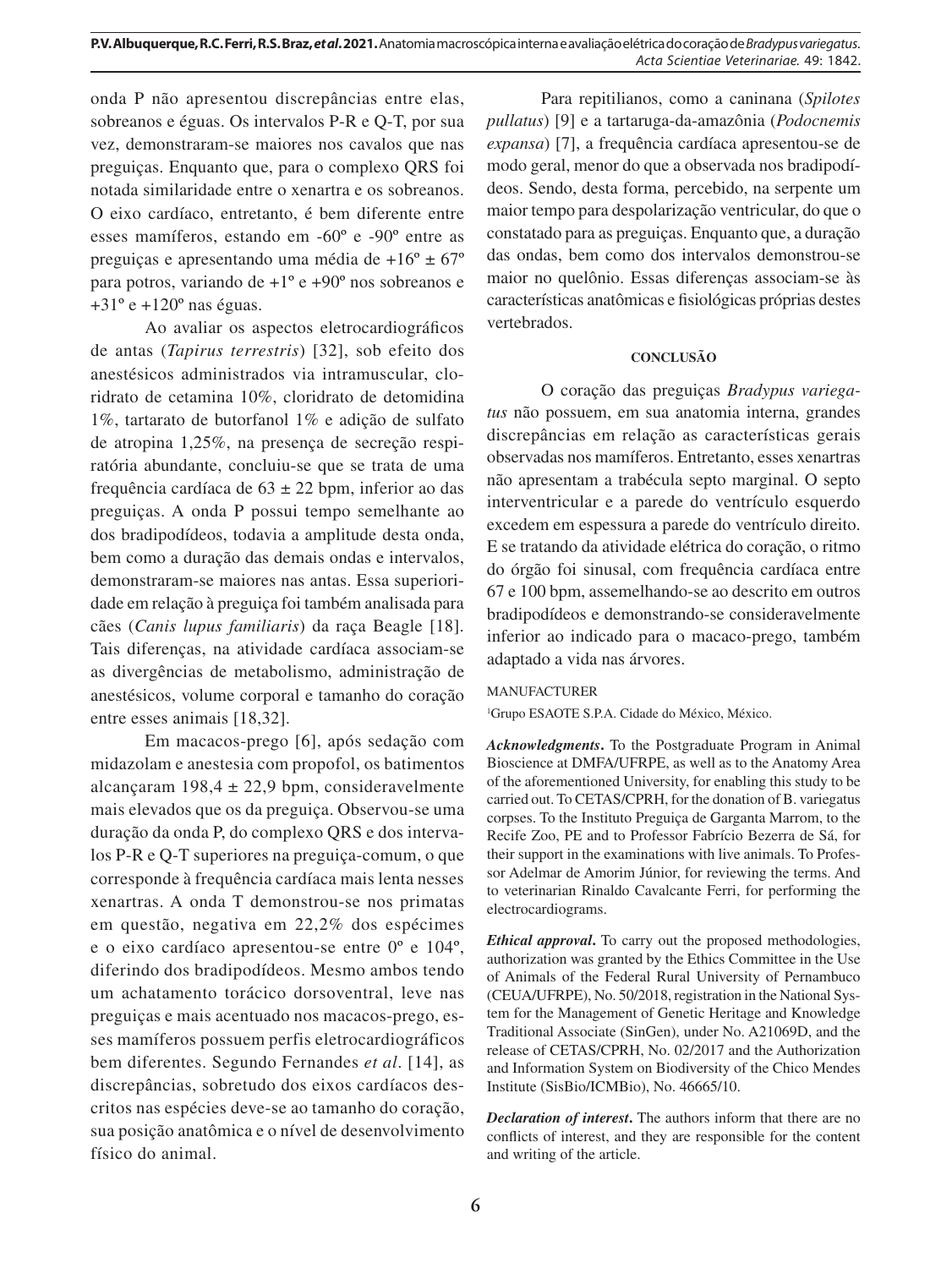#### **REFERENCES**

- **1 Alijani B. & Ghassemi F. 2016.** Anatomy and histology of the heart in Egyptian fruit bat (*Rossetus aegyptiacus*). *Journal of Entomology and Zoology Studies*. 4(5): 50-56.
- **2 Amorim M.J.A.A.L. 2000.** A placenta da preguiça, *Bradypus variegatus* Shinz, 1825. 78f. São Paulo, SP. Tese (Doutorado em Anatomia dos Animais Domésticos e Silvestres) - Faculdade de Medicina Veterinária e Zootecnia, Universidade de São Paulo.
- **3 Ávila B.H.P., Machado M.R.F. & Oliveira F.S. 2010.** Descrição anátomo-topográfica do coração da paca (*Agouti paca*). *Acta Scientiae Veterinariae*. 38(2): 191-195.
- **4 Barbosa O.R., Silva A.M. & Lacerda C.A.M. 1993.** Morfologia comparada do coração e vasos da base em lagartos da família Tropiduridae da restinga de Barra de Maricá, Maricá (RJ). *Anais da Academia Brasileira de Ciências*. 64(4): 413-426.
- **5 Burns T.A. & Waldrip E.B. 1971.** Temperatura corporal e dados eletrocardiográficos do tatu de nove bandas (*Dasypus novemcinctus*). *Journal of Mammalogy*. 52(2): 472.
- **6 Capriglione L.G.A., Soresini G.C.G., Fuchs T., Sant'Anna N.T., D'Ámico Fam A.L., Pimpão C.T. & Sarraff A.P. 2013.** Avaliação eletrocardiográfica de macacos-prego (*Sapajus apella*) sob contenção química com midazolam e propofol. *Semina: Ciências Agrárias*. 34(6): 3801-3810.
- **7 Carvalho S.F.M. & Santos A.L.Q. 2006.** Valores das ondas do eletrocardiograma de tartarugas-da-amazônia (*Podocnemis expansa* Schweigger, 1812) (testudines). *Ars Veterinaria*. 22(2): 117-121.
- **8 Cassano C.R. 2006.** Ecologia e conservação da preguiça de coleira (*Bradypus torquatus* Illiger, 1811) no sul da Bahia. 127f. Ilhéus, BA. Dissertação (Mestrado em Zoologia) - Programa de Pós-Graduação em Zoologia, Universidade Estadual de Santa Cruz.
- **9 Cruz J.G.P., Schmitt Jr. A.A. & Reinert M. 2006.** Variações circadianas em *Spilotes pullatus* (Colubridae). *Biotemas*. 19(4): 49-53.
- **10 Didio L.J.A. 1968.** Myocardial ultrastructure and electrocardiograms of the sloth (*Bradypus tridactylus*) under normal and experimental conditions. *Journal of Morphology*. 124(1): 83-103.
- **11 Duarte D.P.F., Costa C.P.E. & Huggins S.E. 1982.** Os efeitos da postura sobre a pressão arterial e a frequência cardíaca na preguiça-de-três-dedos. *Bioquímica Comparada e Fisiologia*. 73: 697-702.
- **12 Dyce K.M., Sack W.O. & Wensing C.J.G. 2010.** Sistema cardiovascular. In: *Tratado de Anatomia Veterinária*. 5.ed. Rio de Janeiro: Guanabara Koogan, pp.215-226.
- **13 Food and Agriculture Organization. 2010.** *Global Forest Resources Assessment*. Roma: FAO, 378p.
- **14 Fernandes W.R., Larsson M.H.M.A., Alves A.L.G., Fantoni D.T. & Belli C.B. 2004.** Características eletrocardiográficas em equinos clinicamente normais da raça Puro Sangue Inglês. *Arquivo Brasileiro de Medicina Veterinária e Zootecnia*. 56(2): 143-149.
- **15 Fuentes A. & Hockings K.J. 2010.** The ethnoprimatological approach in primatology. *American Journal of Primatology*. 72(10): 841-847.
- **16 Furtado D.F.S., Vasconcelos L.D.P., Branco E. & Lima A.R. 2017.** Anatomia cardíaca e ramificações da aorta em macaco-prego (*Sapajus apella*). *Biotemas*. 30(4): 83-93.
- **17 Gardner A.L. 2005.** Order Pilosa. In: Wilson D.E. & Reeder D.M. (Eds). *Mammal Species of the World*. Baltimore: Johns Hopkins University Press, pp.100-103.
- **18 Gava F.N., Paulino Jr. D., Pereira Neto G.B., Pascon J.P.E., Sousa M.G., Chanpion T. & Camacho A.A. 2011.**  Eletrocardiografia computadorizada em cães da raça Beagle. *Arquivo Brasileiro de Medicina Veterinária e Zootecnia*. 63(2): 317-321.
- **19 Guimarães D.F., Carvalho A.P.M., Ywasaki J., Neves C.D., Rodrigues A.B.F. & Silveira L.S. 2018.** Morfologia do coração e dos vasos da base do pinguim-de-magalhães (*Spheniscus magellanicus*). *Arquivo Brasileiro de Medicina Veterinária e Zootecnia*. 70(4): 1195-1202.
- **20 Guimarães J.P. 2009.** Análise morfológica e ultra-estrutural do coração do lobo-marinho-do-sul (*Arctocephalus australis*, Zimmermamm, 1793). 99f. São Paulo, SP. Tese (Doutorado em Anatomia dos Animais Domésticos e Silvestres) - Faculdade de Medicina Veterinária e Zootecnia, Universidade de São Paulo.
- **21 Gyton A.C. & Hall J.E. 1997.** *Fisiologia Humana e Mecanismo das Doenças*. 6.ed. Rio de Janeiro: Guanabara Koogan, p.639.